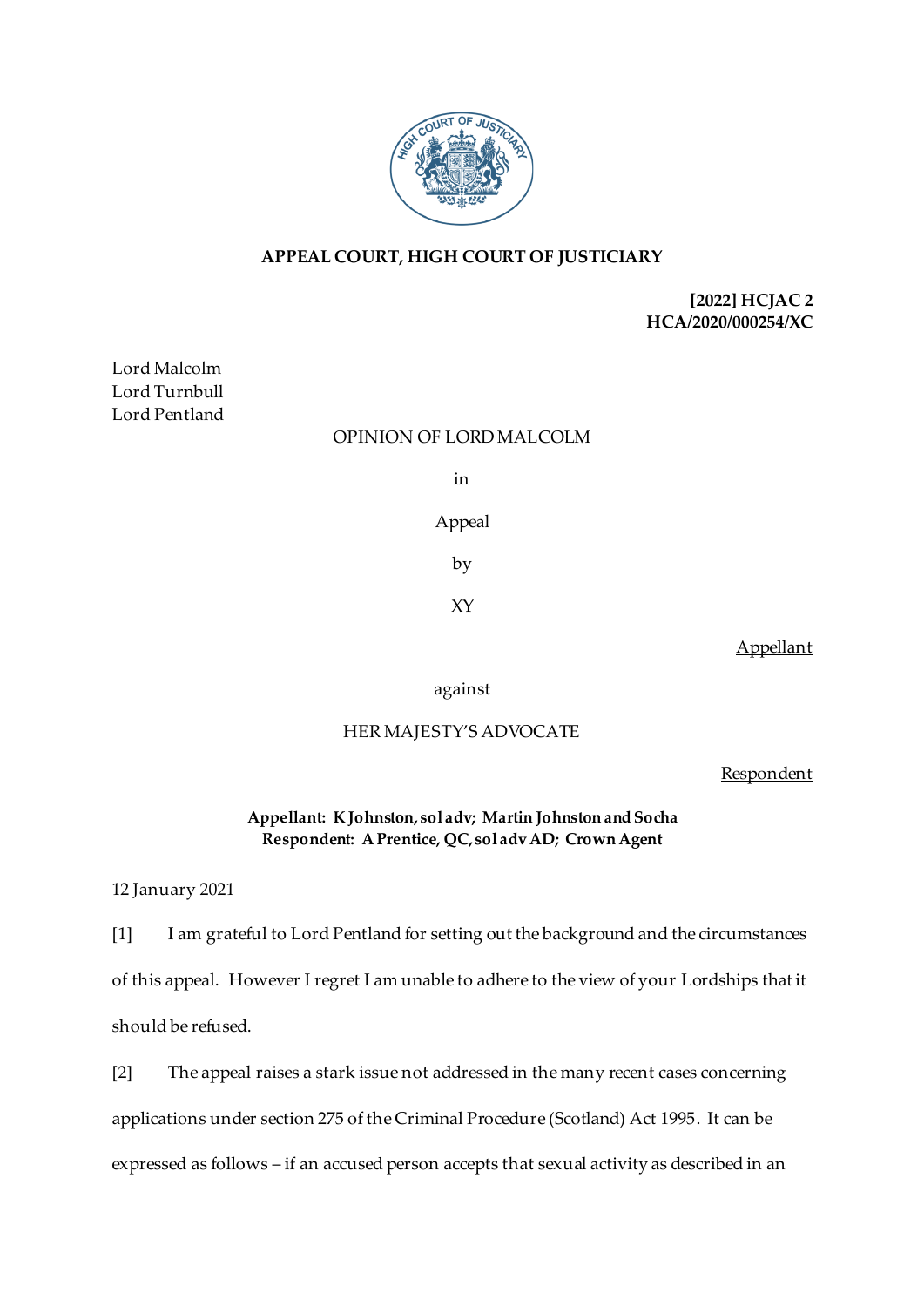indictment occurred but at a later date when the complainer was of age, is such a line of defence to be allowed?

[3] The point can be illustrated by a hypothetical example. Mr A is charged with having had unlawful sex with a child. This is said to have occurred in 1983 when the complainer was 15 years of age. Mr A's position is that he did have sex with the complainer but in 1984 when she could consent. When this scenario was put to the advocate depute he submitted that any questioning or evidence in support of this defence would be inadmissible at common law as being irrelevant or as raising a collateral issue.

[4] It is true that the circumstances of this case are more complicated than the hypothesis. For example charge 2 is one of rape, though it can be noted that before the preliminary hearing judge the Crown indicated that in the light of the complainer's account it is likely that it will be relying on the alternative verdict of unlawful intercourse with a child. And there are some parts of the libel which are denied outright – hence the amendment to the application to insert the necessary specification. It follows that the timing point applies to only some of the specific allegations made by this complainer, albeit the most serious. Furthermore there are other charges involving different complainers which are not the subject of this application. Nevertheless none of the specific facts of this case detract from the crisp issue raised by Ms Johnston's submissions. She contends that the appellant should be allowed to present the defence case on the particular allegations in full. She will not be able to indicate that sexual intercourse did not occur. If the application is refused the defence will not be able to suggest it happened at a later date. The complainer will be able to speak to it happening, the accused will not. It could be put to the complainer that it did not happen when she says, but this invites the question – well when does he say it occurred? If the complainer gives supportive detail which is consistent with the event, for example as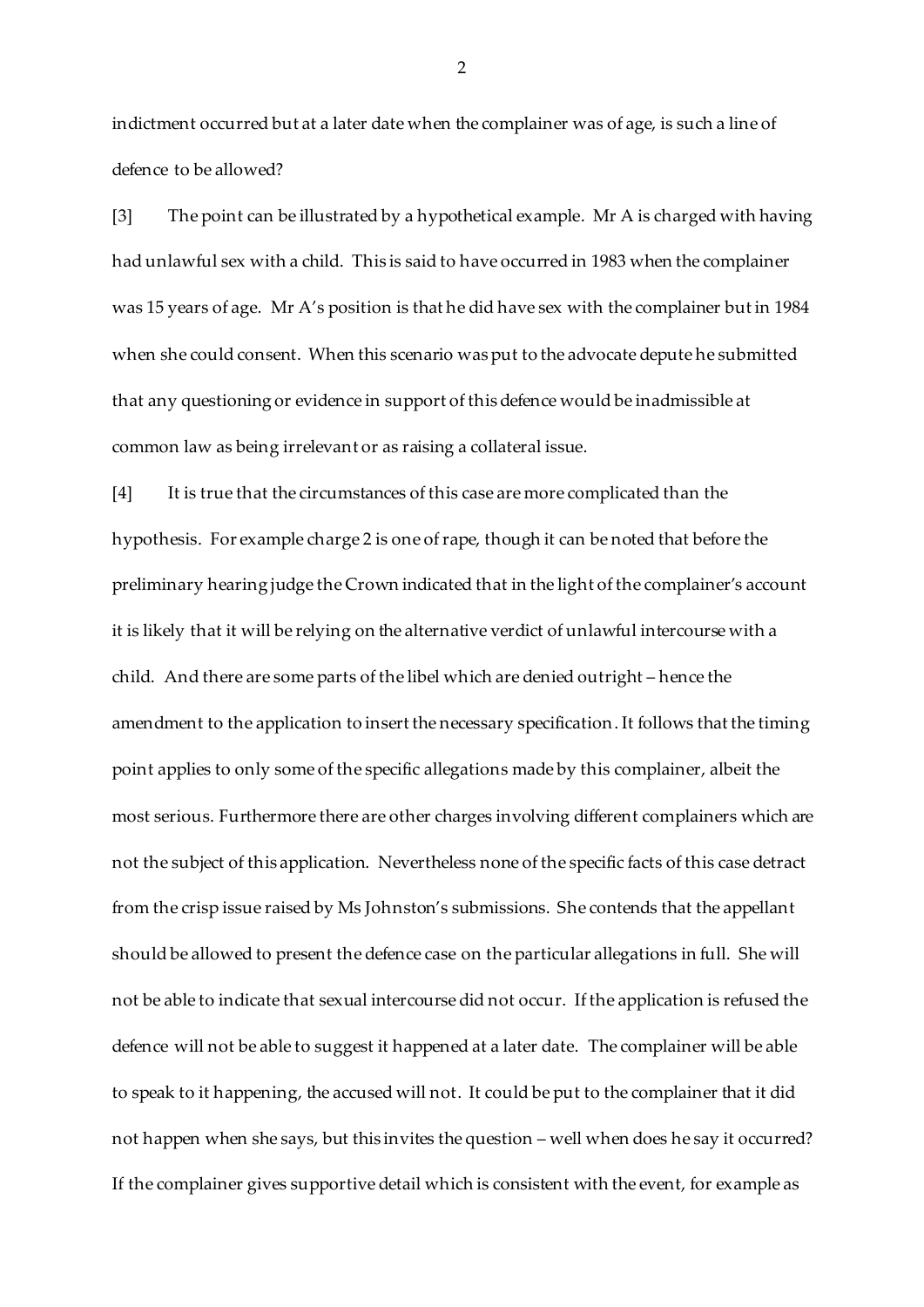to personal private details, or in respect of specific locations, he will not be able to give an explanation consistent with his innocence, The questioning of the complainer will be artificially restricted in a manner likely to threaten the fairness of the proceedings. The same would apply if the appellant gives evidence.

[5] Given both parties accounts as relayed to the court, this application does not concern two or more unrelated events. There is a dispute as to when certain events took place. Unlike many of the recent cases, it is not a matter of whether something happening before or after the date of a libel casts light on the events that day. The application does not involve the defence trying to establish a connection between two or more occurrences. It is of course true that sexual activity when someone is of age does not exclude such behaviour at an earlier period, but the touchstone is whether the proposed line has a reasonably direct bearing on a fact in issue at the trial. Where the date of an alleged offence is critical to criminality, evidence directed at that issue is admissible.

[6] To return to the hypothesis mentioned earlier, I would be concerned if the response of the advocate depute is an accurate reflection of the law. I am of the view that Mr A should be allowed to present his defence as stated. However the refusal of this appeal suggests that I am mistaken.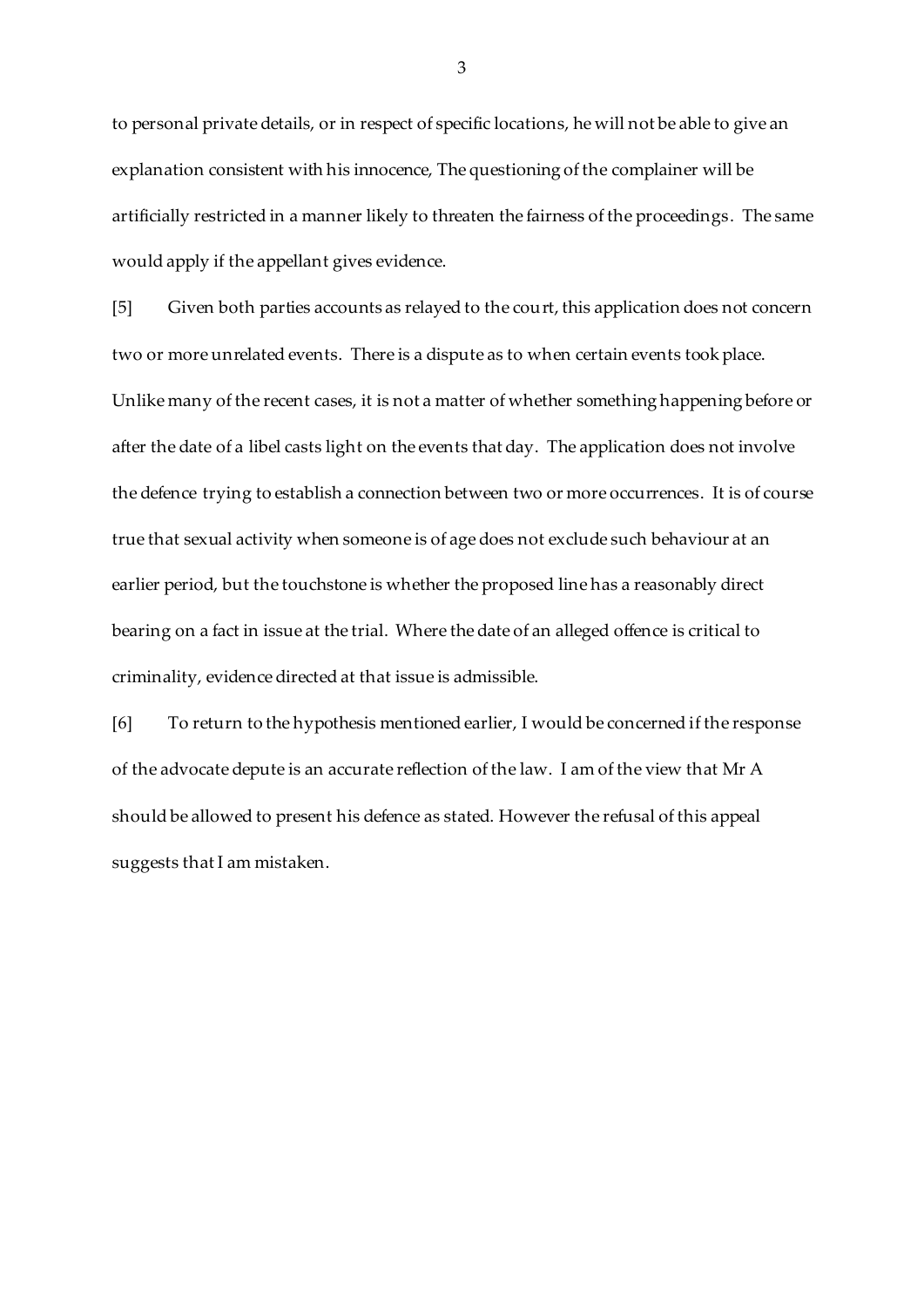

# **APPEAL COURT, HIGH COURT OF JUSTICIARY**

# **[2022] HCJAC 2 HCA/2020/000254/XC**

Lord Malcolm Lord Turnbull Lord Pentland

## OPINION OF LORD TURNBULL

in

## APPEAL UNDER SECTION 74

by

XY

Appellant

against

## HER MAJESTY'S ADVOCATE

Respondent

**Appellant: K Johnston, sol adv; Martin Johnston and Socha Respondent: A Prentice, QC, sol adv AD; Crown Agent**

#### 12 January 2021

[7] I am also grateful to Lord Pentland for setting out the background to this appeal and the circumstances in which it was presented. In my opinion, the argument presented on the appellant's behalf is misconceived and ought to be rejected. I agree with Lord Pentland that the preliminary hearing judge was right to refuse the application made on the ground that the evidence sought to be elicited was irrelevant at common law. Since there is a division of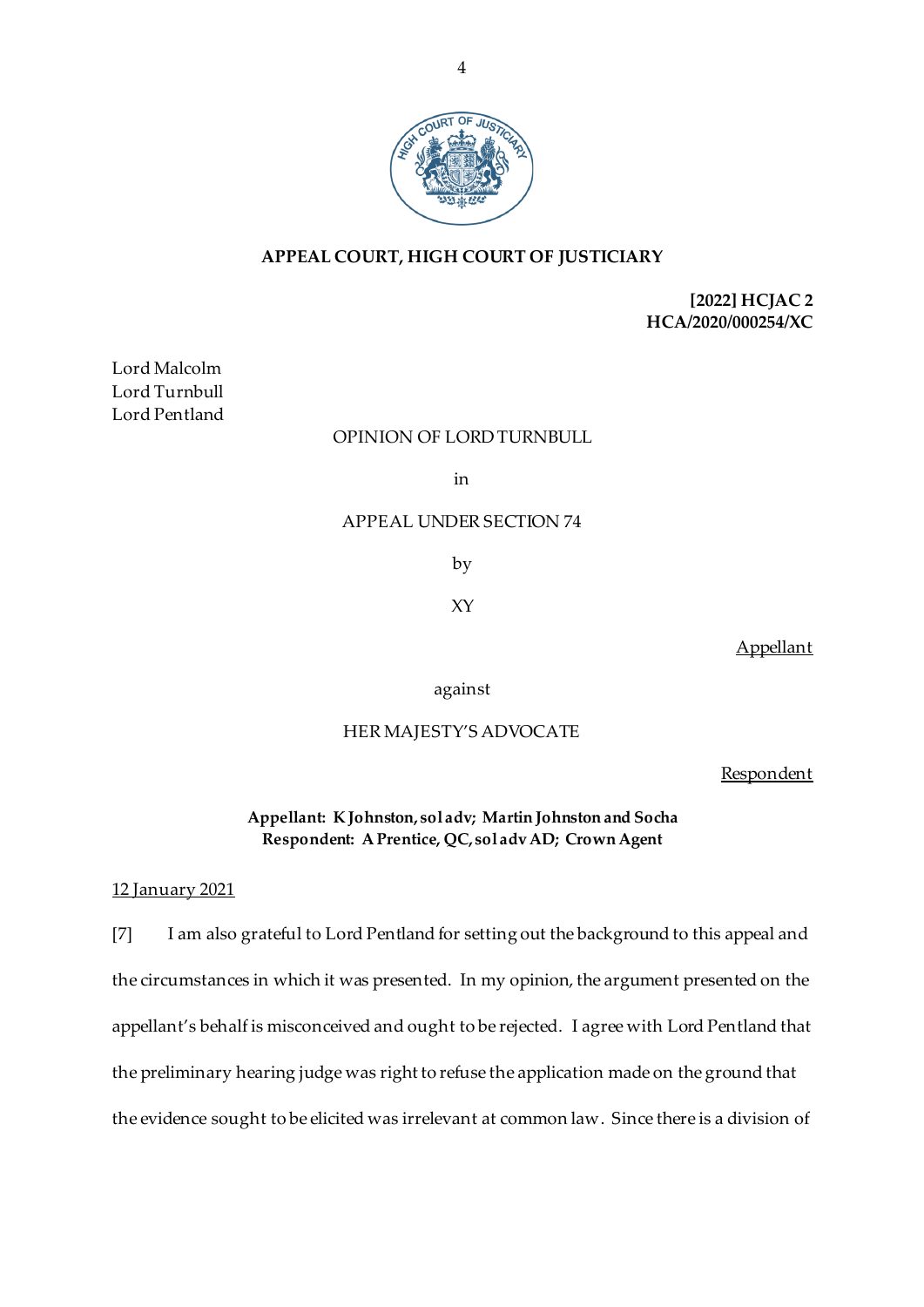opinion amongst the members of the court I would wish to say a little more about why I have arrived at my own view.

[8] In the application which is the subject of this appeal, the appellant seeks authority to elicit evidence that he and the complainer AA engaged in sexual behaviour, on an unspecified number of occasions, in a seven month period commencing a year after the last date in either of the relevant charges, at a time when she was 17 years old. He asserts that this evidence will address the issue of the complainer's credibility and reliability and will permit the drawing of two inferences. First, that the complainer is an incredible and unreliable witness, and, second, that he did not have sex with her when she was under 16 years of age. The complainer denies having any form of sexual relationship with the appellant when she was 17 and claims to have been in a relationship with a particular boyfriend at that time, whom she has named.

[9] On the face of matters the evidence which the appellant seeks to elicit has all of the hallmarks of collateral and irrelevant evidence. It is argued that it should not be so classed as it does not seek to address the issue of consent but will address what is said to be the only issue in dispute, namely when sexual behaviour between the appellant and the complainer took place.

[10] It is, I think, helpful to put the appellant's arguments in context. He is 72 years old. He faces an indictment containing eight charges libelling sexual offences committed against five different female complainers over a period of around eighteen years in the 1980s and 1990s. The locations at which the offences are said to have taken place include three different schools.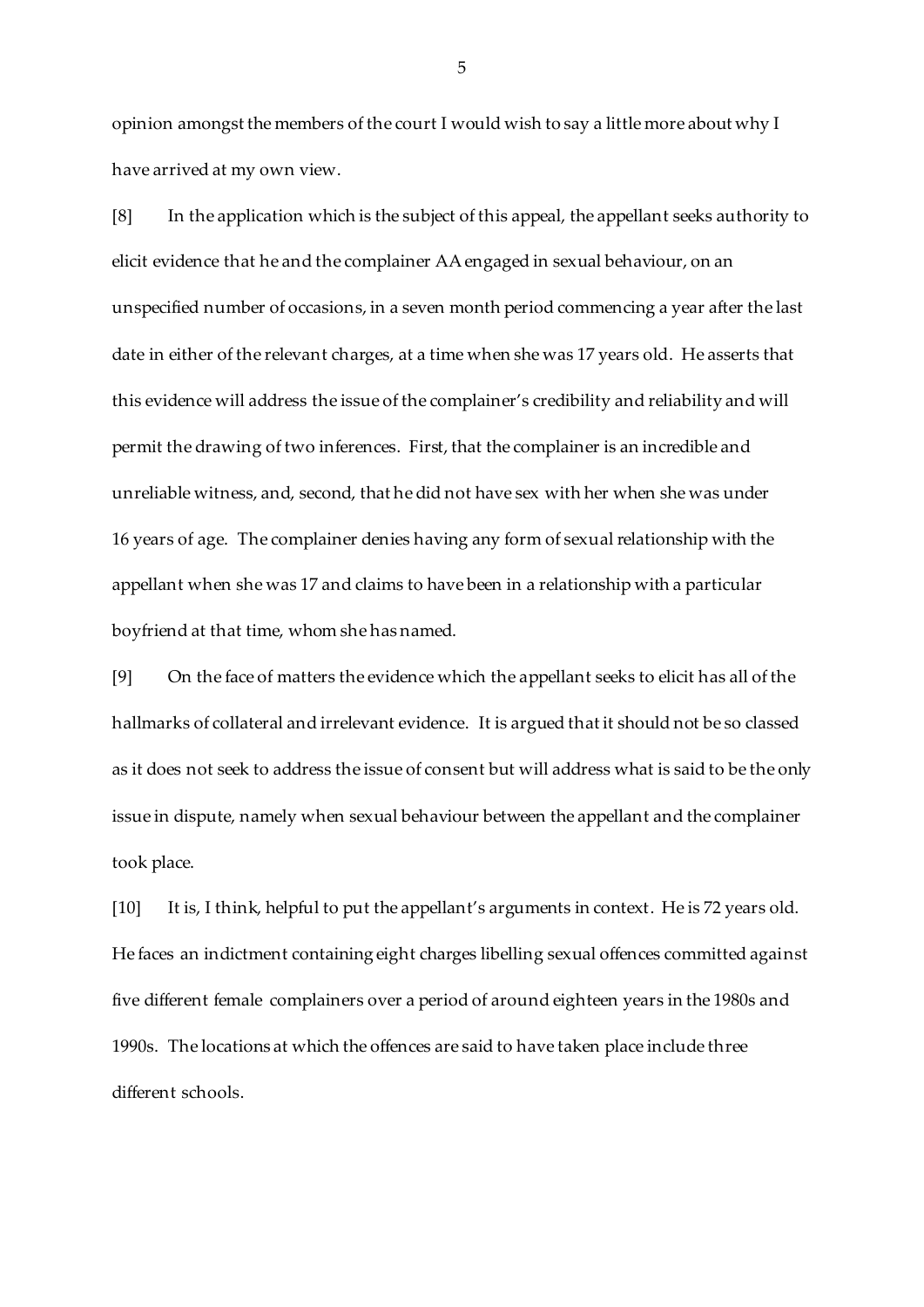[11] Charges 1 and 2, concerning the complainer AA, are said to have occurred between April 1981 and April 1984, when she was aged between 13 and 15 years old and the appellant was aged between 33 and 36.

[12] Charges 3 and 4, concerning the complainer CM, are said to have occurred between November 1986 and November 1991, when she was aged between 13 and 17 years old and the appellant was aged between 38 and 43.

[13] Charge 5, concerning the complainer MMcC, was said to have occurred on a single occasion between December 1988 and December 1989, when she was aged 17 and the appellant was aged 40 or 41.

[14] Charges 6 and 7, concerning the complainer LM, are said to have occurred between August 1989 and August 1993, when she was aged between 13 and 16 years old and the appellant was aged between 41 and 45.

[15] Charge 8, concerning the adult complainer JB, is said to have occurred on a single occasion between October 1997 and October 1999, when the appellant was aged between 49 and 51.

[16] The charges which the appellant faces range from minor sexual assaults, involving kissing the complainers in charges 5 and 8, through to significant allegations of indecent assault involving various forms of touching, removal of clothing, digital penetration and inducing the complainers to masturbate him to ejaculation in charges 3, 4 and 7. Charges 1 and 2 contain the most serious allegations, involving conduct of various different sorts constituting lewd, indecent and libidinous practices and behaviour and rape.

[17] The appellant has tendered pleas of not guilty to all charges. There are no special defences lodged and his application under section 275 of the 1995 Act only relates to the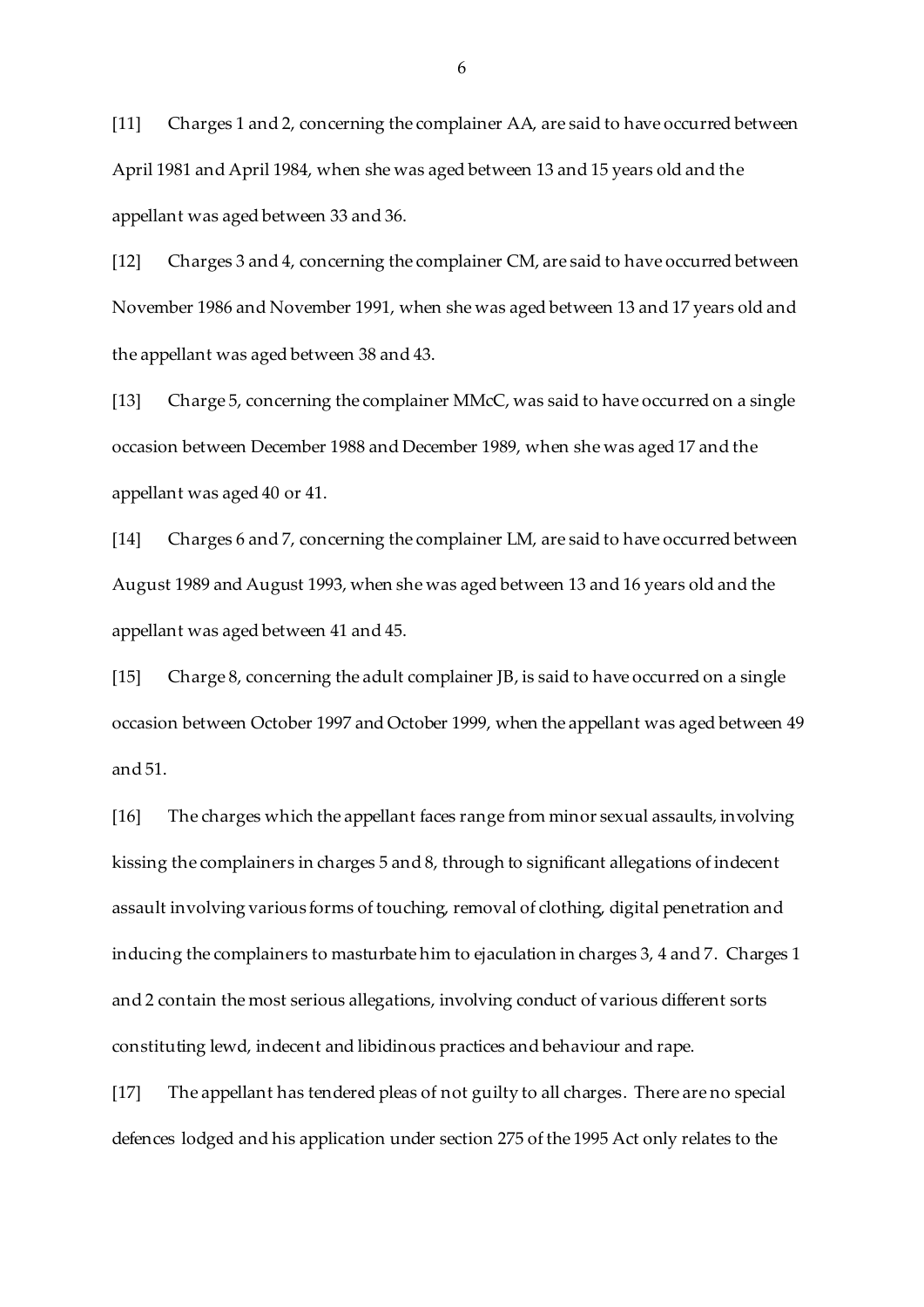complainer AA. I infer that the appellant denies any sexual contact of any sort with the remaining complainers during the periods specified.

### **The application**

[18] The application made on the appellant's behalf, as amended, seeks to elicit evidence that specific occurrences of sexual behaviour took place between AA and the appellant, namely penetration of her vagina by his penis, touching her vagina by him and digital penetration of her vagina by him in the period of around seven months between 14 April and 30 November 1985 when she was 17 years old. The appellant denies the other acts of sexual activity specified in charge 1.

#### **The submissions in support of the application**

[19] In the written submissions lodged on behalf of the appellant in advance of the hearing it is explained that the purpose of the application is to:

"allow the defence to put to the complainer that the incidents of sex spoken to by her in her statement… occurred at a later time when she and the appellant were in a legitimate sexual relationship."

[20] It is argued that the evidence is not collateral as it is verifiable. In addition, it is

submitted that:

"The jury will simply be asked to consider whether the evidence spoken to by the complainer occurred when she was 13 to 16 or when she was 17. This is an 'either or' situation, not an 'in addition' proposal."

[21] At a later stage it is explained that:

"The appellant contends, as does the complainer that the sexual activity libelled did take place, it just didn't take place during the period of the libel."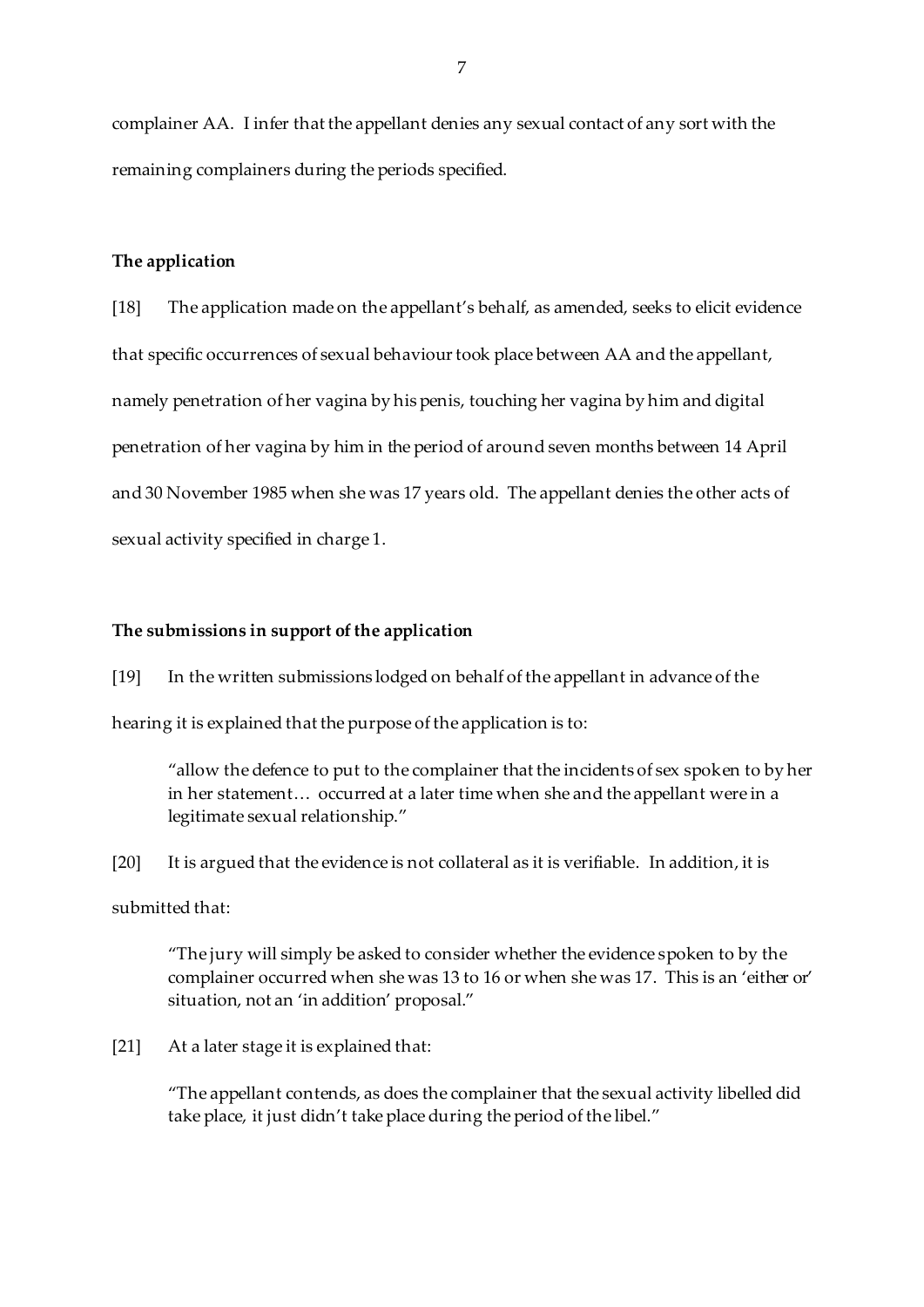[22] These propositions were reflected in the oral submissions advanced by Ms Johnston, which were broadly designed to present the dispute between the complainer and the appellant as being nothing more than temporal. The central feature of the argument was that "the issue in dispute at trial will be how old was the complainer at the time".

### **Analysis**

[23] I do not accept that the submissions advanced on the appellant's behalf properly identify the relevant issues. Nor do they accurately reflect the dispute between the crown and the appellant. There is far more in dispute between the complainer and the appellant than is suggested in the argument presented on his behalf. It is simply incorrect to suggest that the jury will be asked to consider whether the evidence spoken to by the complainer occurred when she was 13 to 16 or when she was 17. Not only does the appellant deny that significant aspects of what the appellant is expected to say are true, he also denies, as I will come to discuss, the whole underlying basis of the crown case. It is equally incorrect to suggest that the complainer and the appellant both contend that the sexual activity libelled did take place. The appellant's position is that the complainer is mistaken or lying when, for example, claiming that the appellant inserted a banana into her vagina.

[24] In considering the nature of the evidence which the appellant wishes to elicit it is, as Lord Pentland has observed, plainly incorrect to state that the evidence is verifiable. In addition, the three passages taken from the appellant's written submissions, which I have set out above, serve to illustrate the gloss which is put on the issue which the evidence is said to address. The appellant's position is not just that the complainer has got her dates confused, by a number of years, it is that significant aspects of her account are false.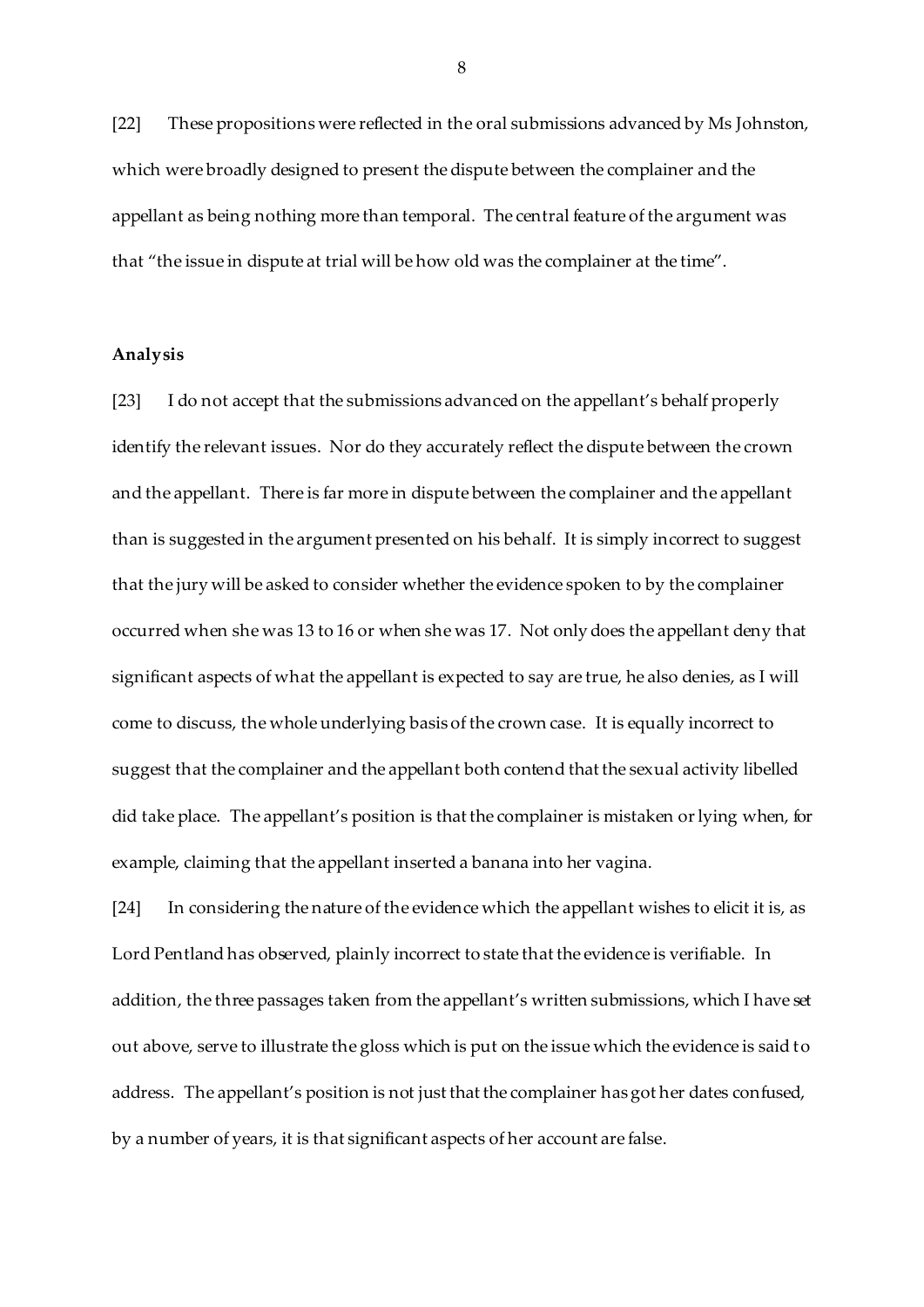[25] To properly identify the issues at trial it is, in my opinion, necessary to begin by identifying the nature of the case brought against the appellant. The case is of a type with which the court is familiar. It alleges sexual abuse of young girls by a much older man who was in a position of authority or responsibility. The appellant was AA's athletics coach. In common with the charges concerning the complainers CM and LS, the charges concerning AA set out repeated conduct over lengthy periods of time of an apparently escalating nature. In so far as AA is concerned the sexual intercourse alleged in charge 2 is said to have begun a full year after the commencement of the various other sexual acts specified in charge 1. The case against the appellant, whilst having other elements as set out in charges 5 and 8, appears to be in large part a classic case of grooming.

[26] In addition to denying a number of the aspects of sexual abuse described by AA, it would appear to follow that the appellant denies grooming her. He certainly denies doing so by engaging in any form of sexual contact with her when she was between the ages of 13 and 16. It is argued that he was later in a "legitimate relationship" with her during the course of which they engaged in what he will term consensual sexual intercourse. There is though no narrative of how this consensual sexual relationship between a 17 year old girl and her 37 year old athletics coach is said to have come about. It is thus plain that the eliciting of the evidence identified does not just involve suggesting to the complainer that she is wrong about her dates.

[27] The appellant characterises the evidence which he wishes to elicit as setting out his defence. If the appellant is to give evidence of a defence that he was having intercourse with a 17 year old, rather than with a 14 or 15 year old, he will have to explain how this came to happen. On any view that must involve a narrative different from that given by the complainer, which is of grooming from aged 13 with escalating sexual contact. The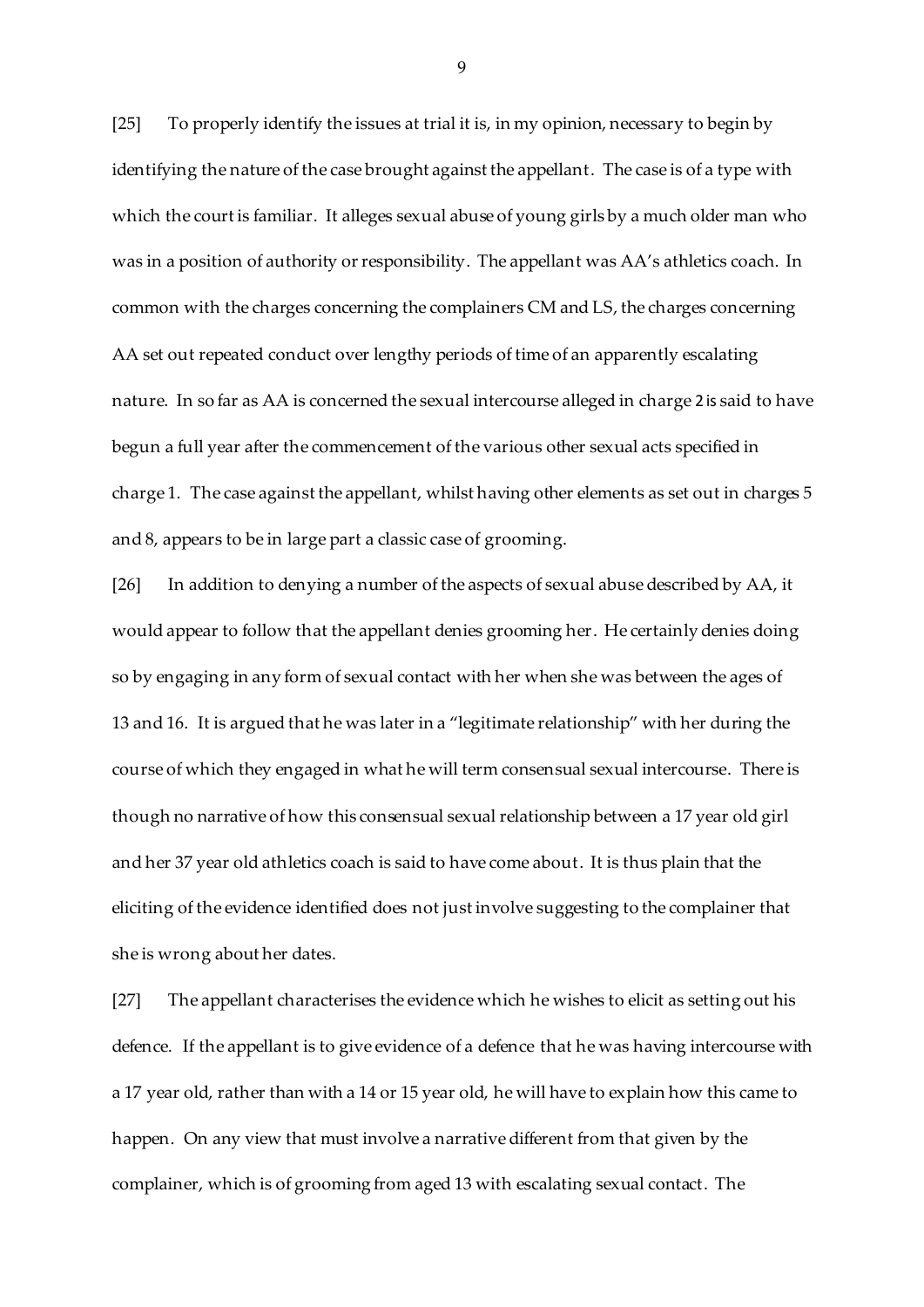appellant will then be subject to cross-examination designed to challenge his account. This appears to me to demonstrate that it is an illusion to suggest that the issue at trial will be the complainer's age. The issue at trial ought to be the appellant's conduct towards the complainer over the three year period specified in charges 1 and 2 during which, as a matter of undisputed fact, she was aged between 13 and 15 years old.

[28] To allow a contested examination of what the appellant says he and she engaged in when she was aged 17 appears to me to be precisely what would fall to be classed as a collateral issue. In addition to that, such an enquiry would cast no light on the question of whether the appellant repeatedly massaged the complainer's legs and body, touched her vagina, shaved her pubic area, took a photograph of her whilst she was naked, showed her pornographic material and penetrated her vagina with his fingers and a banana, all whilst she was aged between 13 and 15 years old. Apart from touching her vagina and inserting his fingers in it, the appellant denies that any of this conduct ever took place at any time. Nor, in my opinion, would the resolution of a contested dispute about whether the appellant had sexual intercourse with the complainer when she was aged 17 cast any light at all on the question of whether he was having sexual intercourse with her when she was aged between 14 and 15.

[29] In the course of the debate the advocate depute was asked to comment on whether an accused person would be permitted to lead evidence of having had sexual intercourse with a complainer when she was 16, rather than when she was 15, if that was the charge against him. The advocate depute's position was that he would not, as such evidence would be irrelevant.

[30] I recognise that if a male and a female, of generally comparable ages, and absent any complicating features of vulnerability or abuse of power, were to describe a single act of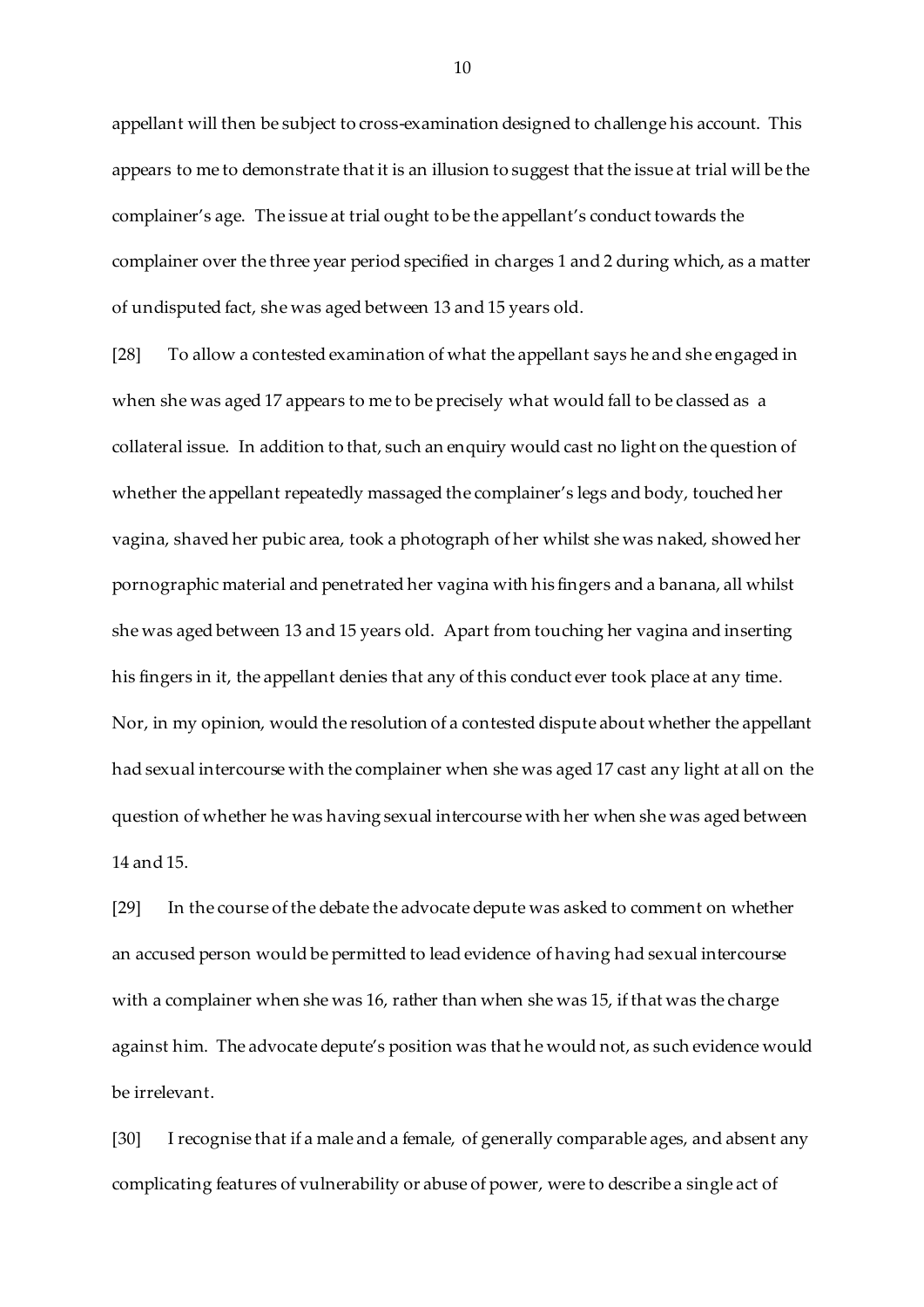sexual intercourse, taking place in the same circumstances and in the same place, but each differed by a few months as to the date of the act, then such circumstances might show that evidence of both accounts could be relevant and admissible. I would prefer to reserve my opinion until such an issue arises. In my opinion that is not the issue raised in the present case. For the reasons which I have sought to set out above, and for the reasons given by Lord Pentland, I consider the present case to be very far indeed from the hypothetical situation raised with the advocate depute.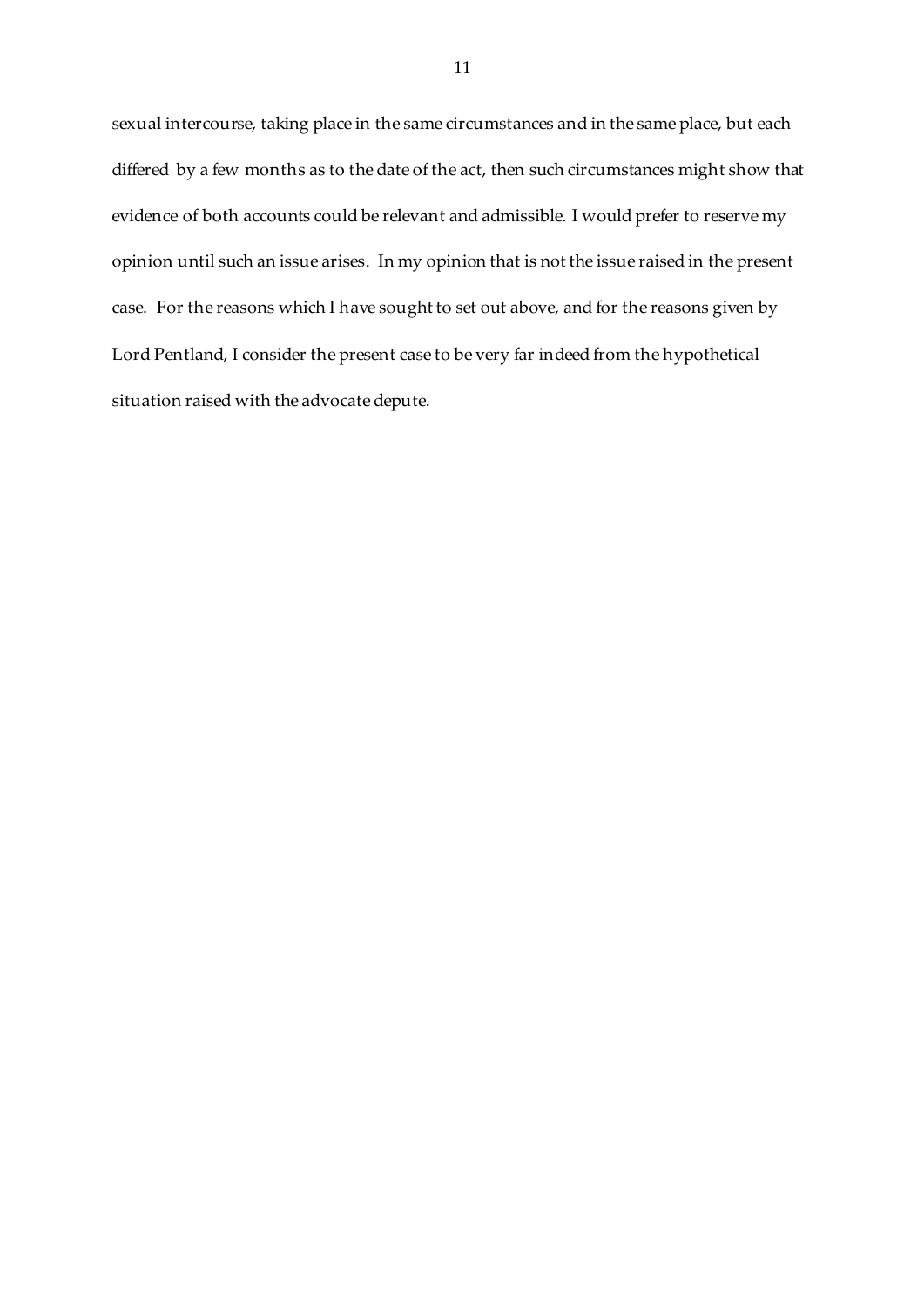

# **APPEAL COURT, HIGH COURT OF JUSTICIARY**

# **[2022] HCJAC 2 HCA/2020/000254/XC**

Lord Malcolm Lord Turnbull Lord Pentland

## OPINION OF LORD PENTLAND

in

## APPEAL UNDER SECTION 74

by

XY

**Appellant** 

against

## HER MAJESTY'S ADVOCATE

Respondent

**Appellant: K Johnston, sol adv; Martin Johnston and Socha Respondent: A Prentice, QC, sol adv AD; Crown Agent**

#### 12 January 2021

## **Introduction**

[31] This is another appeal raising issues about the application of sections 274 and 275 of the Criminal Procedure (Scotland) Act 1995 ("the 1995 Act"). The appellant, who was born on 12 January 1948, has been indicted in the High Court on eight charges alleging serious sexual offences committed against a number of children and young persons in the 1980s and 1990s. In all there are five female complainers, each of whom the appellant is alleged to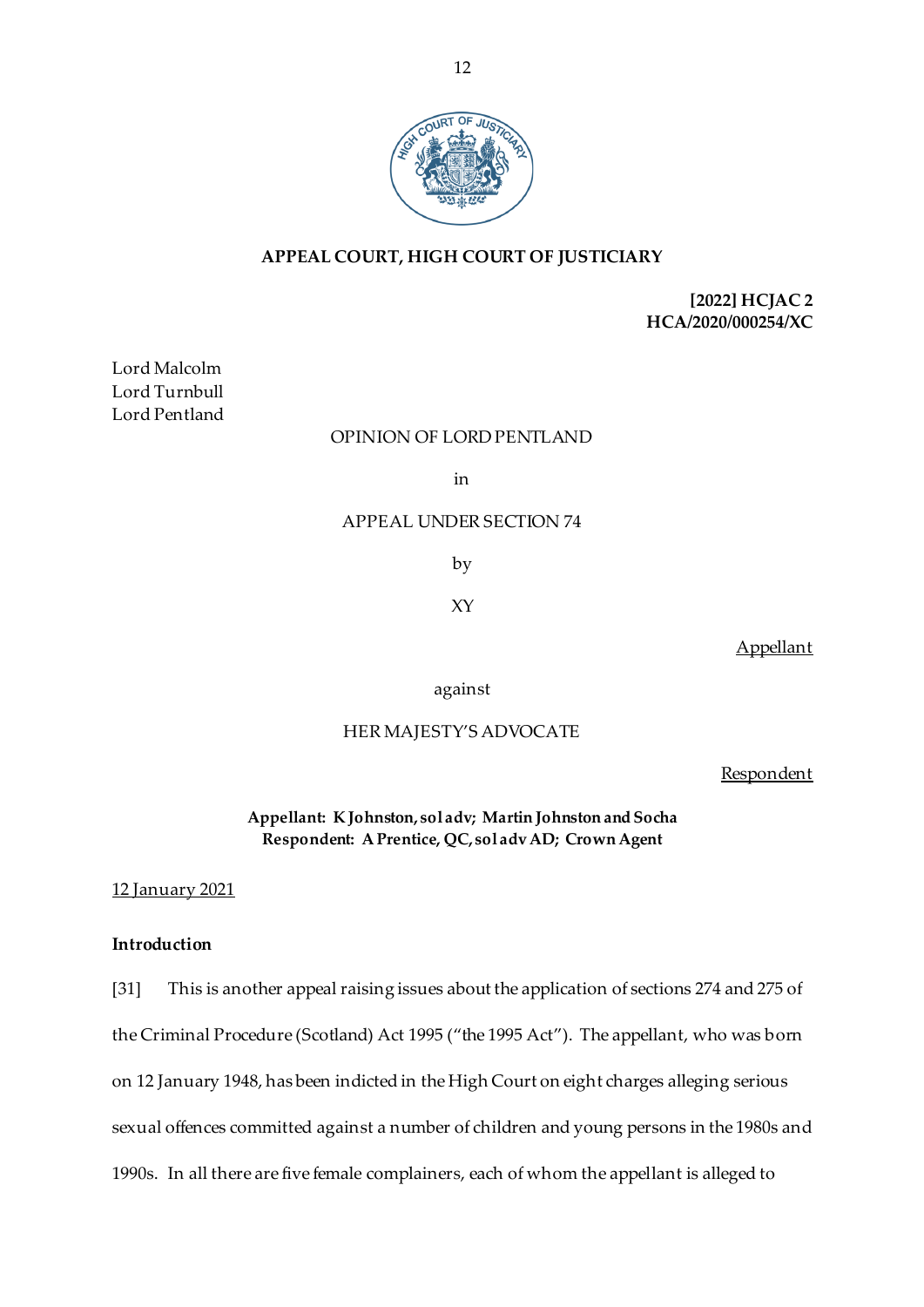have sexually abused over a period of some 18 years when he was aged between 33 and

51 years old.

[32] Charges 1 and 2, with which the present appeal is concerned, are in the following

terms:

"(001) on various occasions between 14 April 1981 and 13 April 1984, both dates inclusive, at (specified addresses) and elsewhere in Scotland to the Prosecutor unknown, you XY did use lewd, indecent and libidinous practices and behaviour towards (AA), born 14 April 1968, c/o Police Service of Scotland, Kirkcaldy, a girl then of or above the age of 12 years and under the age of 16 years, and did repeatedly massage her legs and body, touch her vagina, shave her pubic area, take a photograph of her whilst she was naked, show her pornographic material and penetrate her vagina with your fingers and a banana: CONTRARY to the Sexual Offences (Scotland) Act 1976, Section 5;

(002) on various occasions between 14 April 1982 and 13 April 1984, both dates inclusive, at (specified addresses), you XY did assault (AA), born 14 April 1968, c/o Police Service of Scotland, Kirkcaldy and did penetrate her vagina with your penis and did thus rape her, to her injury"

It can thus be seen that the offences are alleged to have been committed against AA over a

period during which she was between the age of 13 and the day before her  $16<sup>th</sup>$  birthday.

# **The continued preliminary hearing**

[33] At a continued preliminary hearing on 3 August 2020 the appellant made an application in terms of section 275 of the 1995 Act for permission to ask questions and lead evidence to show that he was in a consensual sexual relationship with AA between 14 April 1985 and 30 November 1985 when she was 17. The broad basis for the application was that such evidence was said to be relevant to the reliability and credibility of the complainer's evidence and to the appellant's defence.

[34] The reason tendered in the application for the relevance of the evidence sought to be introduced was the appellant's stance that no sexual conduct occurred between him and the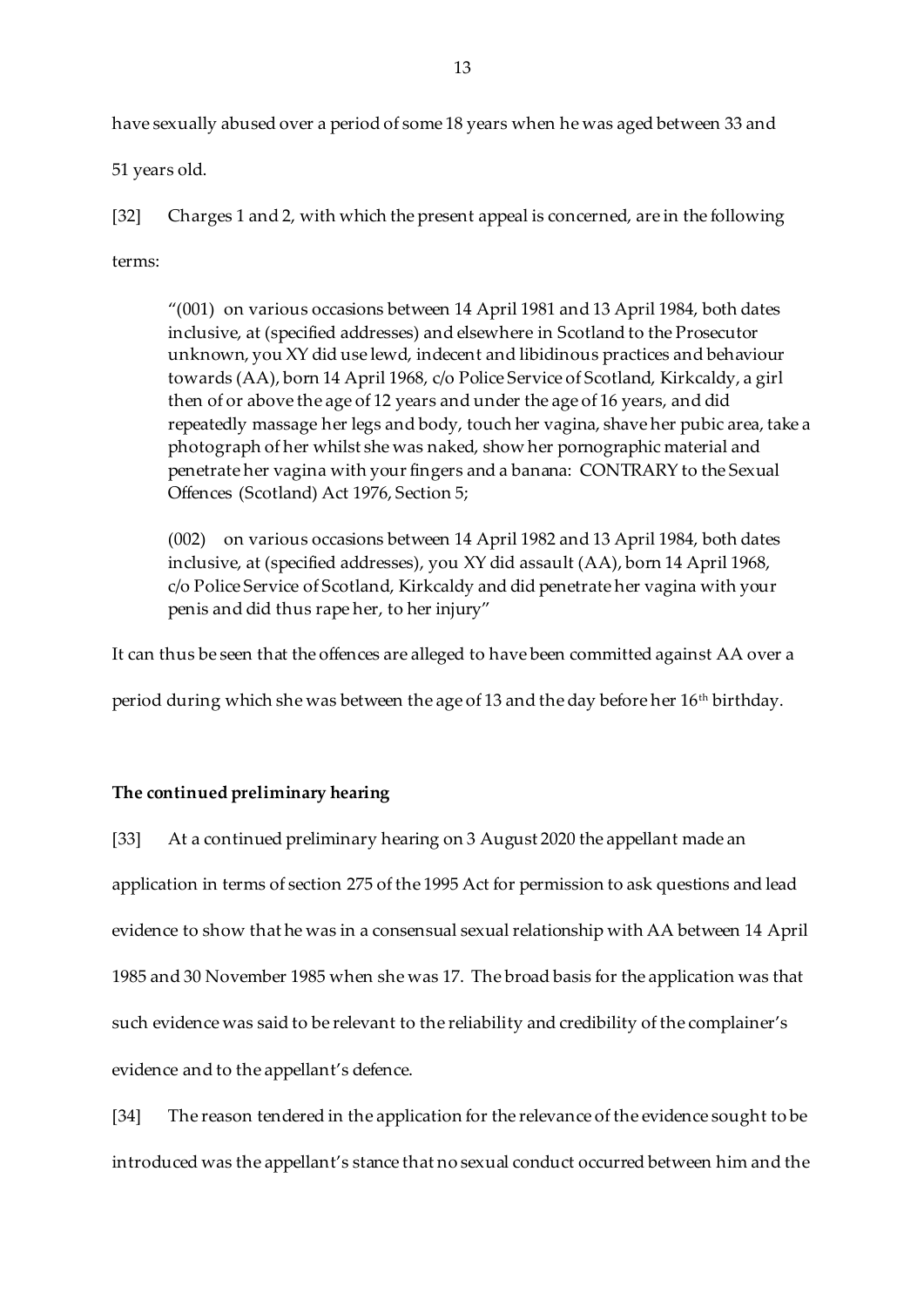complainer during the time covered by the libel; he accepted, however, that consensual sexual intercourse did occur when the complainer was 17. This was alleged to be relevant:

- (i) To account for the complainer having sexual knowledge about the appellant and to allow her to give an honest account of having sex with him. Her sexual knowledge of him might lend her evidence an impression of credibility and reliability on the contested subject matter of the charges.
- (ii) It was said to be necessary to put to the complainer that she was in a sexual relationship with the appellant at a later time from that libelled.
- (iii) It was asserted that in the absence of such questioning the appellant could not properly defend the allegations against him and would not receive a fair trial and
- (iv) Finally, it was submitted that the probative value of the evidence for which permission was sought would be significant and would outweigh the risk of prejudice to the proper administration of justice.

[35] The preliminary hearing judge refused the appellant's application. He took the view that the evidence sought to be elicited was irrelevant under the common law. Accordingly, the statutory scheme set out in sections 274 and 275 of the 1995 Act was not engaged.

[36] The judge considered that the appellant would not be prevented in any way from presenting his defence that the sexual activity alleged in the charges had not taken place. He could give evidence to that effect.

[37] The preliminary hearing judge referred to the decisions in *Oliver* v *HM Advocate* 2020 JC 119, *Thomson* v *HM Advocate*(PH Bench Book paragraph 9.7.3 at page 119) and *JW* v *HM Advocate* 2020 SCCR 174. He observed that the court had repeatedly stressed the importance of the issue of relevance as a criterion of admissibility in this context. He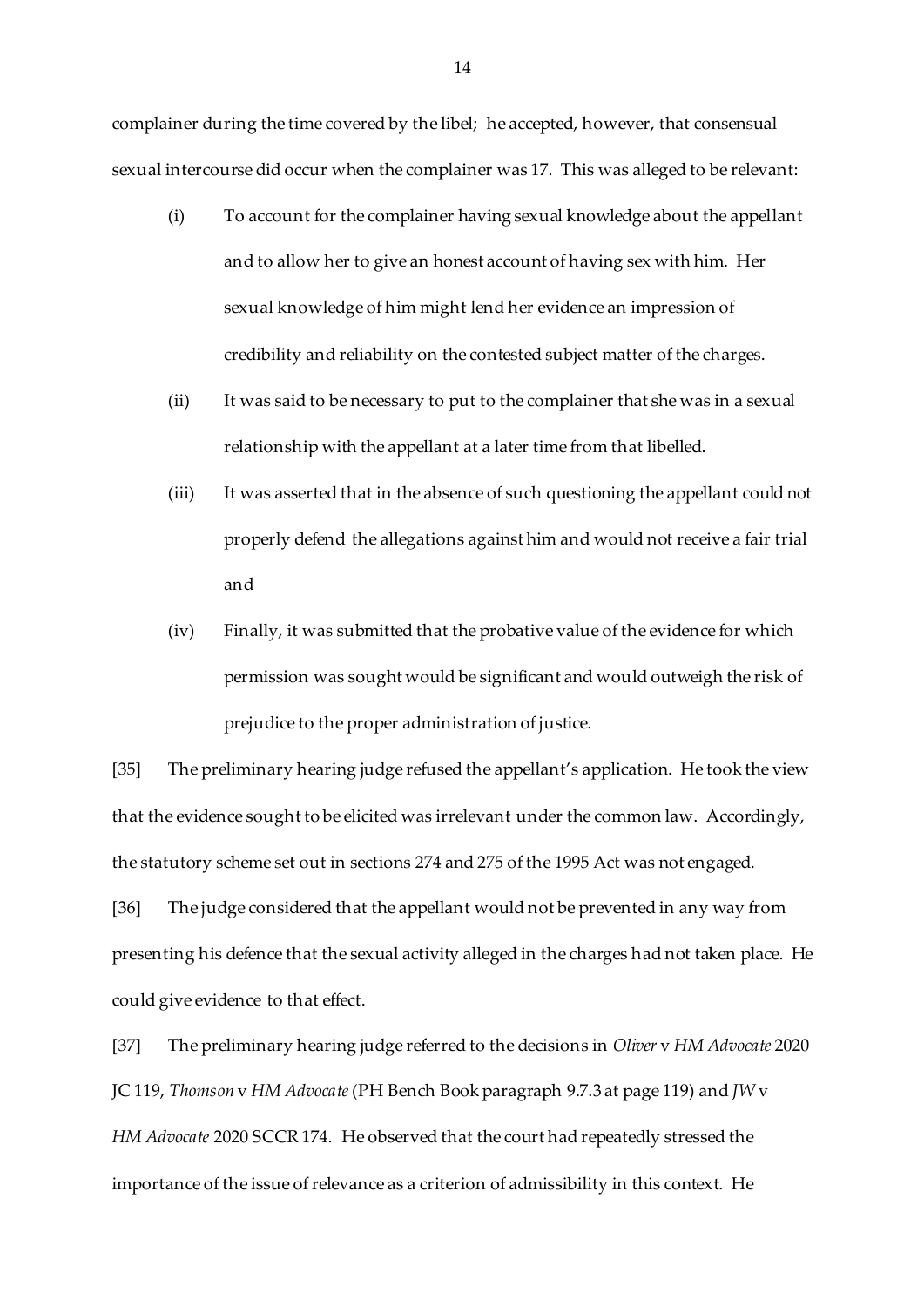referred to what had been said by the Lord Justice Clerk (Dorrian) in giving the opinion of

the court in *Kerseboom* v *HM Advocate* 2017 JC 47 at paragraph 10:

"…it is not every matter which by any conceivable margin may bear on credibility which is relevant for this purpose. Evidence which is remote or collateral is not relevant to establishing whether the accused was guilty of the offence with which he is charged…"

[38] He referred also to the well-known statement made by Lord Sands in *Moorov* v

*HM Advocate* 1930 JC 68, 87 which had been endorsed in the full bench decision of *CJM* v

*HM Advocate* 2013 SCCR 215.

"A certain alleged fact may be relevant insofar that, if established, it might help a fair mind to come to a certain conclusion. Nevertheless, it may fall to be excluded if its ascertainment raises a separate issue from that which is being tried. The alleged fact if put in cross and admitted may be relevant, but nevertheless it may be of a kind which cannot otherwise be proved, for, if it is disputed it would require to be tried as carefully as the issue before the court, and the allowance of such collateral inquiries would make proofs endless."

[39] The preliminary hearing judge considered it to be of fundamental importance to keep in view that if the Crown could not persuade the jury that the conduct took place between the dates specified in the libel then the appellant would be acquitted. He was not persuaded that the appellant's desire to augment his denial by putting to the complainer, and potentially giving evidence himself, that he did have sexual relations with her when she was 17 was relevant at common law. His denial that sexual activity occurred within the times specified in the libel was a complete defence to the charges. Even if the appellant could establish that intercourse was occurring when the complainer was 17, this would not of itself demonstrate that it was not happening when she was 14 and 15. The judge also considered that a dispute about whether sexual intercourse was happening between the parties more than a year after the libel would involve "something of a collateral inquiry".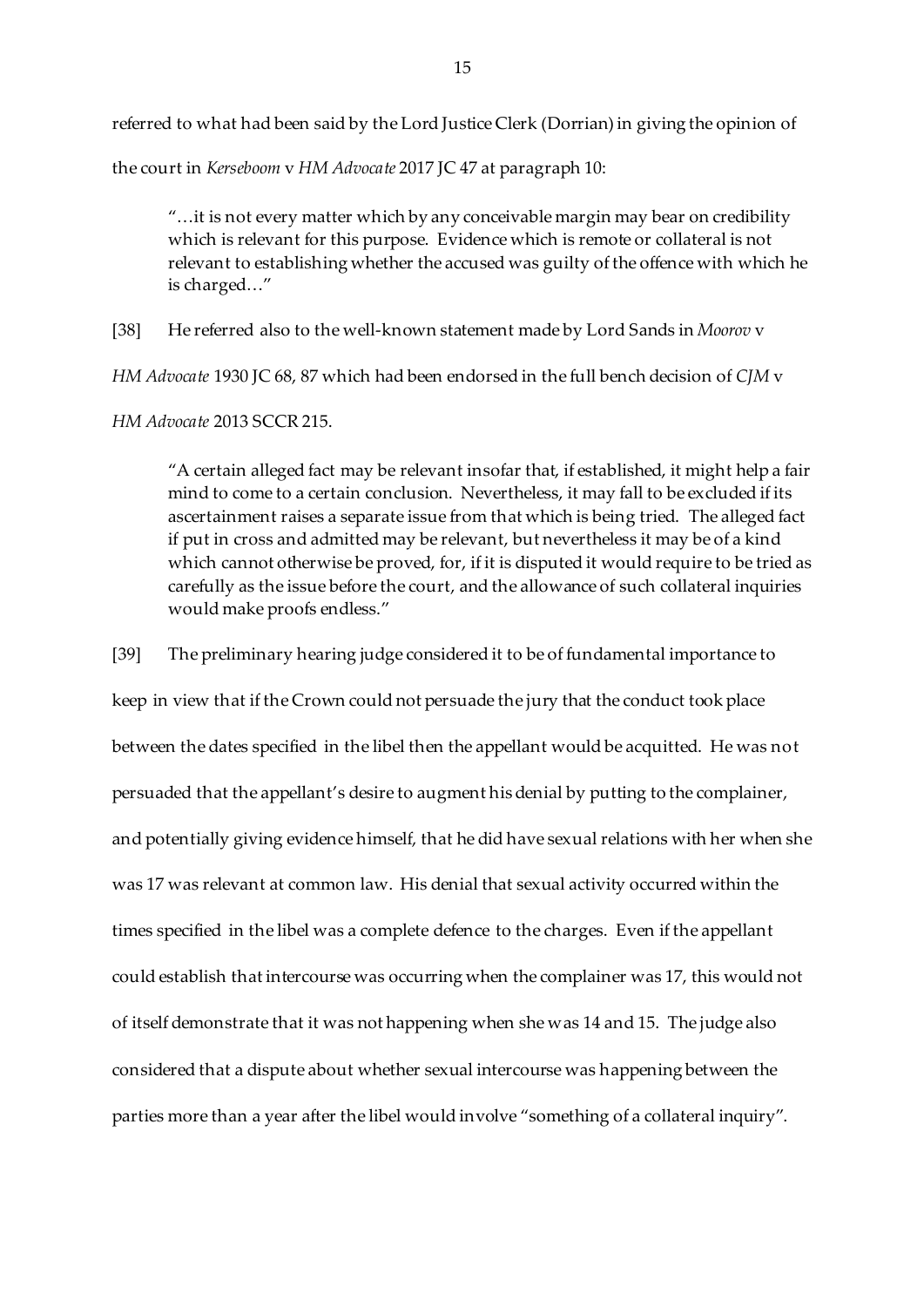#### **The appeal**

[40] When the appeal came before this court we allowed the appellant to amend his section 275 application by adding the following at the end of paragraph 1:

"That occurrences of sexual behaviour between AA and the applicant, specifically of penetration of AA's vagina by the accused's penis, touching her vagina by him, and of digital penetration of her vagina by him, took place as alleged in charges 1 and 2, at (certain of the addresses referred to in charges 1 and 2) and elsewhere in Scotland to the prosecutor unknown, not between 14 April 1981 and 13 April 1984, but rather between 14 April and 30 November 1985".

[41] In support of the appeal, Ms Johnston submitted that the preliminary hearing judge had erred in regarding the evidence sought to be led as irrelevant at common law. She stressed that the purpose of the evidence was to allow the appellant's defence to be fully presented. The evidence was not collateral because the appellant accepted having had consensual sexual relations with the complainer, but at a time when she was over 16 and accordingly no longer underage. If he was not allowed to lead the evidence, the appellant would only be able to present what Ms Johnston said amounted to merely half of his defence to the charges. Proof of the dates between which sexual relations took place was of critical importance in the circumstances of the present case. The jury would never be satisfied that sexual activity had not taken place when the complainer was between the ages of 13 and 15 if the appellant was not permitted to lead evidence that such activity had occurred at a later date. This would allow him to explain, for example, how she knew that the appellant had had a vasectomy. The fact that the complainer, when precognosced by the Crown in response to the section 275 application, had denied having a consensual sexual relationship with the appellant when she was 17 added further strength to the application. Her stance would have the effect of bringing into sharp focus at the trial the issue of when sexual activity occurred between the complainer and the appellant.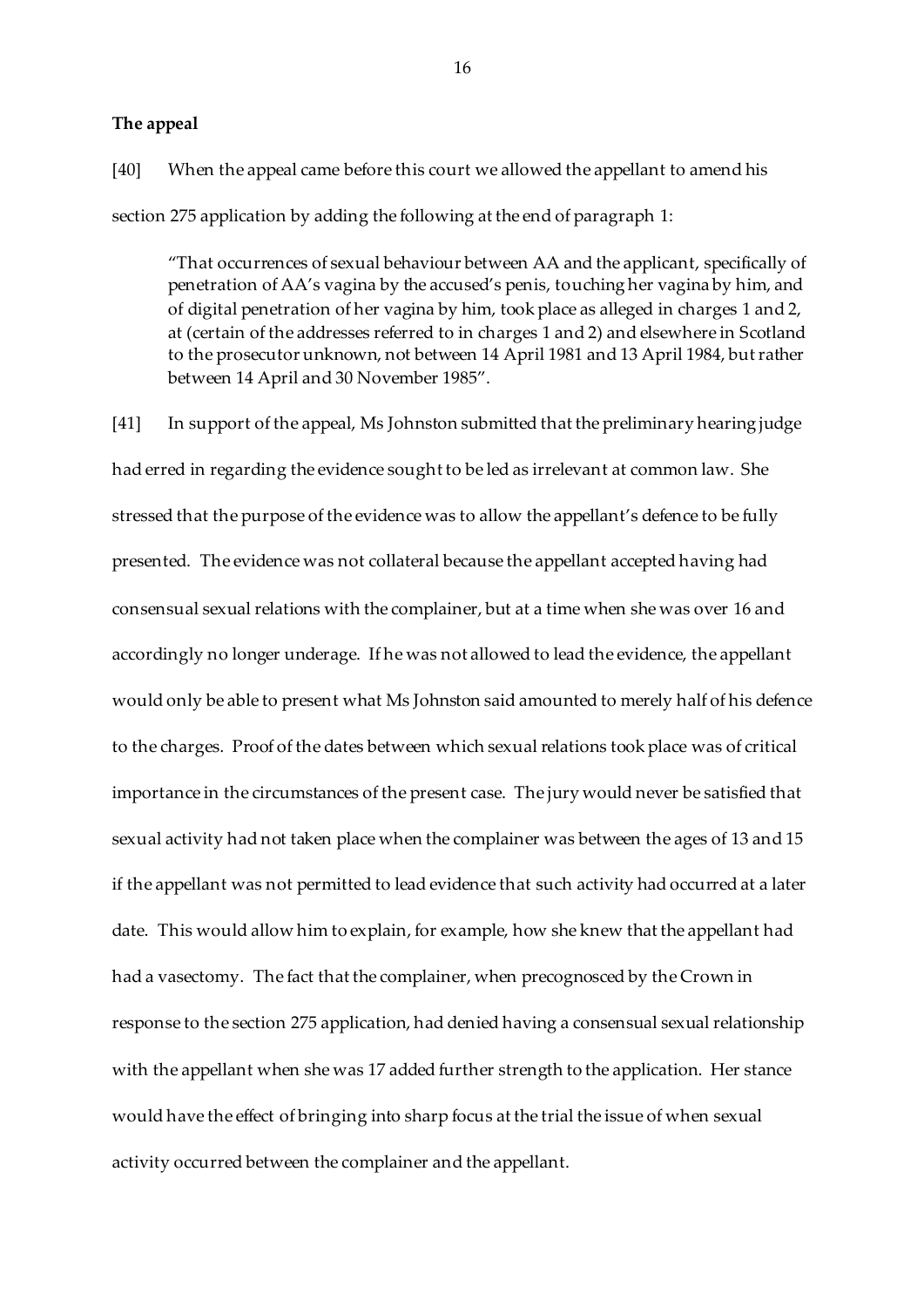[42] For these reasons Ms Johnston submitted that the evidence was relevant and should be admitted in terms of sections 274 and 275 because to do so would not undermine the complainer's dignity and privacy and would be in the interests of justice in ensuring that the appellant received a fair trial.

[43] In replying to Ms Johnston, the advocate depute submitted that the preliminary hearing judge had been well-founded in regarding the evidence sought to be elicited as irrelevant. The facts at issue in the case were whether the sexual offences alleged in charges 1 and 2 occurred during the dates libelled when the complainer was between the ages of 13 and 16. Whether or not she had had consensual sex with the appellant more than a year after the libel, when she was 17, was irrelevant. Any attempts to elicit evidence of an alleged consensual sexual relationship between the appellant and the complainer when she was 17 would risk the jury focusing on whether that relationship took place at that time. It would be a line of inquiry liable to derail a jury onto side issues. It had no bearing on whether the complainer was subject to the unlawful sexual acts alleged in charges 1 and 2, spanning a libel which ended over a year before the alleged consensual sexual relationship took place. Even if the evidence could be regarded as relevant, any probative value it might have was wholly outweighed by the risk of prejudice to the proper administration of justice, specifically the invasion of the complainer's dignity and privacy.

#### **Analysis and decision**

[44] In the recent five judge decision of this court in *CH* v *HMA* [2020] HCJAC 43 the court reiterated that the touchstone for consideration of an application under section 275 is that the evidence sought to be elicited is admissible at common law (Lord Justice Clerk (Dorrian) at para [34]). The question of admissibility is not simply a matter of the exercise of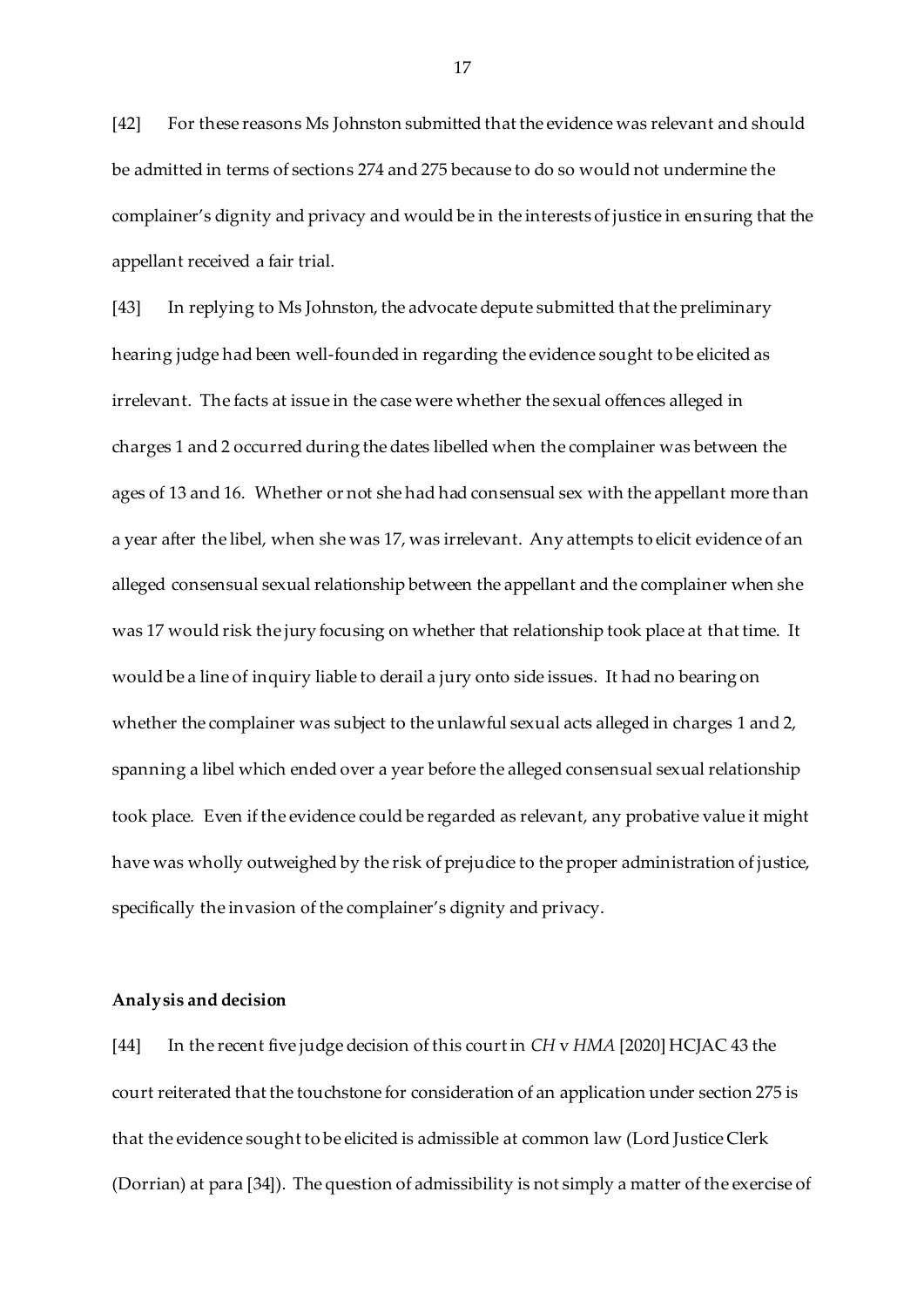a general discretion in the interests of fairness. Evidence must have a reasonably direct bearing on the subject matter of the prosecution; it follows that collateral evidence is excluded. The prohibition against the admission of irrelevant and collateral evidence exists for pragmatic reasons, which promote the fair and efficient administration of justice. The only exception is where the collateral issue can be established "more or less instantly and cannot be challenged" (*CJM* v *HN Advocate* 2013 SCCR 215 para 32).

[45] In her written case and argument Ms Johnston asserted that the evidence sought to be elicited was verifiable. That is plainly incorrect. The complainer disputes that she was in a consensual sexual relationship with the appellant when she was 17. If the evidence is admitted this will inevitably open up a discrete chapter at the trial, focussed on whether the complainer or the appellant is to be believed on this aspect of the case. Such an inquiry would clearly be collateral to the question of whether the Crown is able to prove that the conduct alleged in charges 1 and 2 occurred. That is the real issue in the prosecution. There would be a serious danger that the attention of the jury would be deflected from the real issue onto the contentious side issue of what happened or did not happen when the complainer was 17. In my opinion, the evidence sought to be led about what allegedly happened consensually when the complainer was 17 has no meaningful (ie relevant) connection with whether the Crown can establish that the appellant sexually abused the complainer when she was still a child between the ages of 13 and 16. Such evidence would cast no light on the real issue. It tells one nothing about whether the appellant abused the complainer as alleged in charges 1 and 2.

[46] I am not persuaded that the refusal to admit the evidence will in any way impair the appellant's ability to present a properly focussed and fair defence to charges 1 and 2. He will be able to challenge all the evidence, including the complainer's testimony, relied on by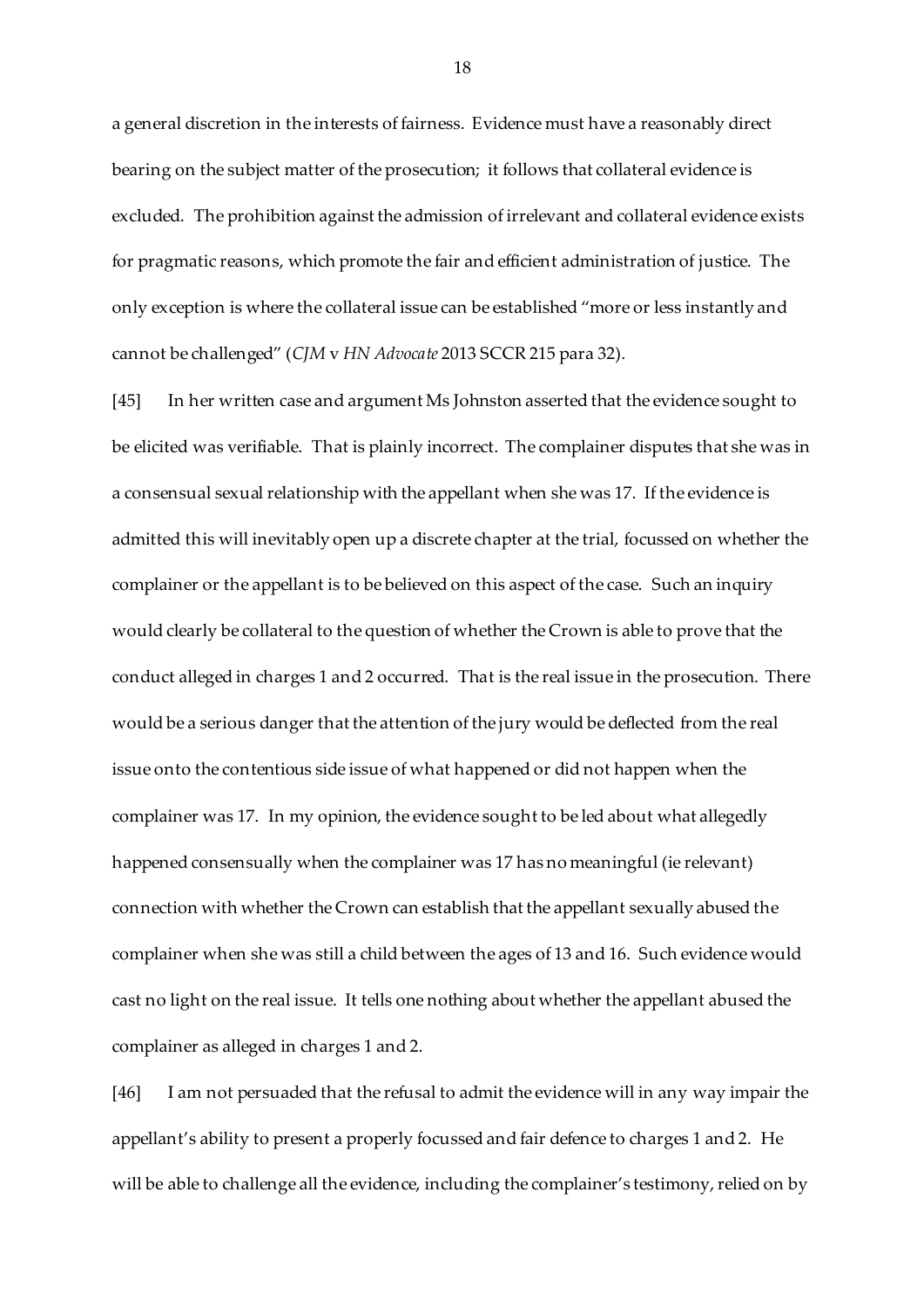the Crown in support of those charges. If he elects to do so, he will be able to testify that no such conduct occurred. He will be able to explain what he says was the true nature of this relationship with the complainer at the time of the charges. What he will not, however, be permitted to do is to divert the focus of the trial onto a disputed side issue about whether or not the parties had a consensual sexual relationship 4 years after the child sexual abuse is alleged to have begun and by which time the complainer was no longer a child. I do not consider that it would be in the interests of justice to allow the trial to be side tracked in this way.

[47] The present case does not merely involve deciding whether sexual intercourse or some other sexual activity took place either (a) before or (b) after the complainer became of age. The case is more nuanced and complex than that. It is important to recall that the nature and extent of the sexually abusive conduct alleged in charges 1 and 2 goes significantly beyond the nature and extent of the consensual sexual activity described in the appellant's amended application under section 275. It is also important to appreciate that the Crown alleges that the complainer was the victim of child sexual abuse of a more extensive and perverted nature than the types of conduct which the appellant says took place consensually when the complainer was no longer a child. In particular, charge 1 alleges, amongst other types of conduct, that the appellant repeatedly massaged the complainer's legs and body, shaved her pubic area, took a photograph of her whilst she was naked, showed her pornographic material and penetrated her vagina with a banana. The appellant does not contend that any of these things happened during the consensual sexual activity which he says occurred when the complainer was 17. So the issue is not simply whether sexual conduct of an undisputed nature happened either when the complainer was underage or alternatively when she was of age. The case in respect of charges 1 and 2 does